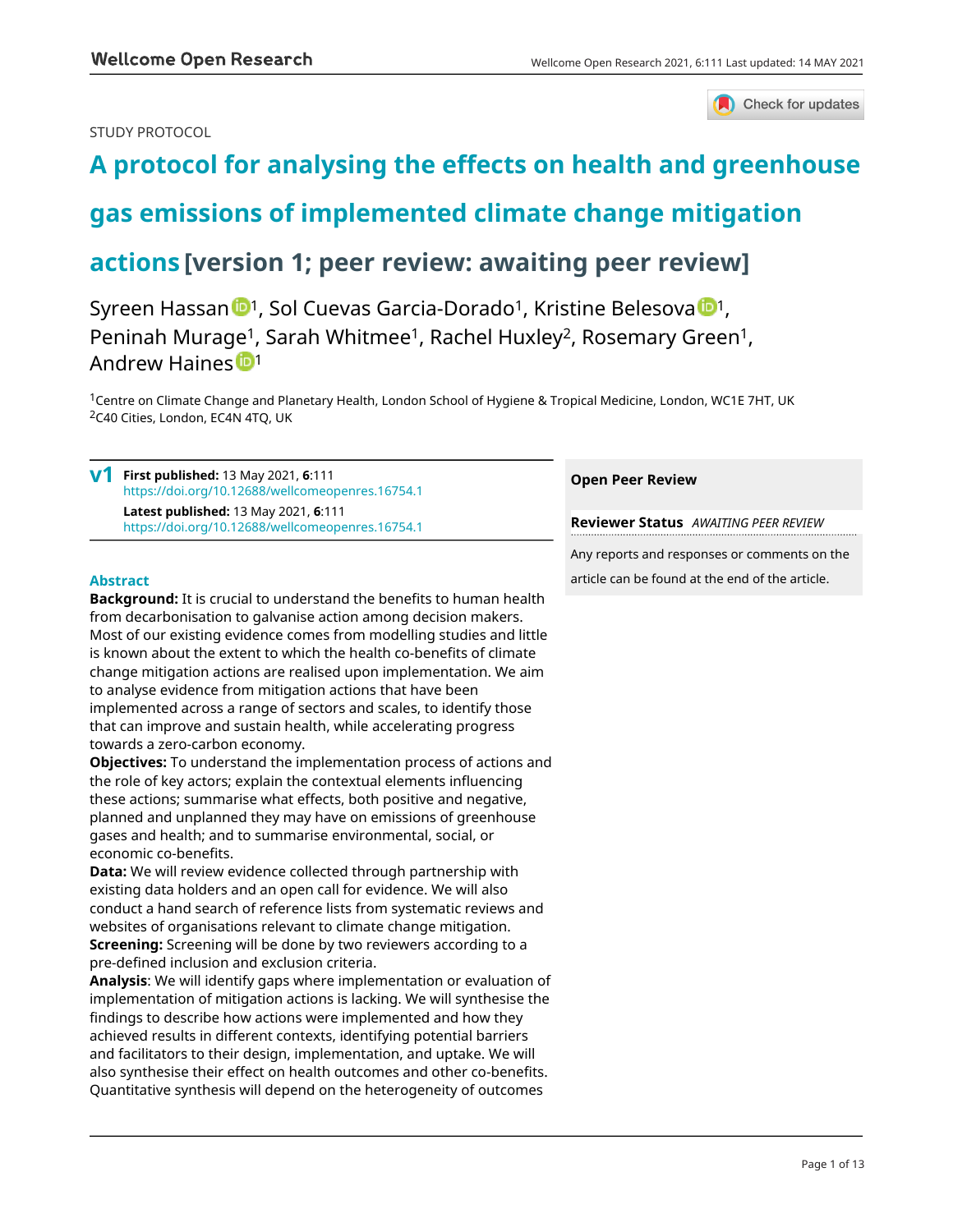## and metrics.

**Conclusions:** Findings will be used to identify lessons that can be learned from successful and unsuccessful mitigation actions, to make inferences on replicability, scalability, and transferability and will contribute to the development of frameworks that can be used by policy makers.

## **Keywords**

Mitigation, implementation, pathways, context, in practice, evaluation, effectiveness

**Corresponding author:** Syreen Hassan [\(Syreen.hassan@lshtm.ac.uk](mailto:Syreen.hassan@lshtm.ac.uk))

**Author roles: Hassan S**: Conceptualization, Methodology, Writing – Original Draft Preparation, Writing – Review & Editing; **Cuevas Garcia-Dorado S**: Conceptualization, Methodology, Writing – Review & Editing; **Belesova K**: Conceptualization, Methodology, Writing – Review & Editing; **Murage P**: Conceptualization, Methodology, Writing – Review & Editing; **Whitmee S**: Conceptualization, Methodology, Writing – Review & Editing; **Huxley R**: Writing – Review & Editing; **Green R**: Conceptualization, Funding Acquisition, Methodology, Supervision, Writing – Review & Editing; **Haines A**: Conceptualization, Funding Acquisition, Methodology, Supervision, Writing – Review & Editing

**Competing interests:** No competing interests were disclosed.

**Grant information:** The Pathfinder Initiative is funded by Wellcome (grant number 221284/Z/20/Z) with support from the Oak Foundation (grant number OFIL-20-093).

*The funders had no role in study design, data collection and analysis, decision to publish, or preparation of the manuscript.*

**Copyright:** © 2021 Hassan S *et al*. This is an open access article distributed under the terms of the [Creative Commons Attribution License](http://creativecommons.org/licenses/by/4.0/) , which permits unrestricted use, distribution, and reproduction in any medium, provided the original work is properly cited.

**How to cite this article:** Hassan S, Cuevas Garcia-Dorado S, Belesova K *et al.* **A protocol for analysing the effects on health and greenhouse gas emissions of implemented climate change mitigation actions [version 1; peer review: awaiting peer review]** Wellcome Open Research 2021, **6**:111<https://doi.org/10.12688/wellcomeopenres.16754.1>

**First published:** 13 May 2021, **6**:111<https://doi.org/10.12688/wellcomeopenres.16754.1>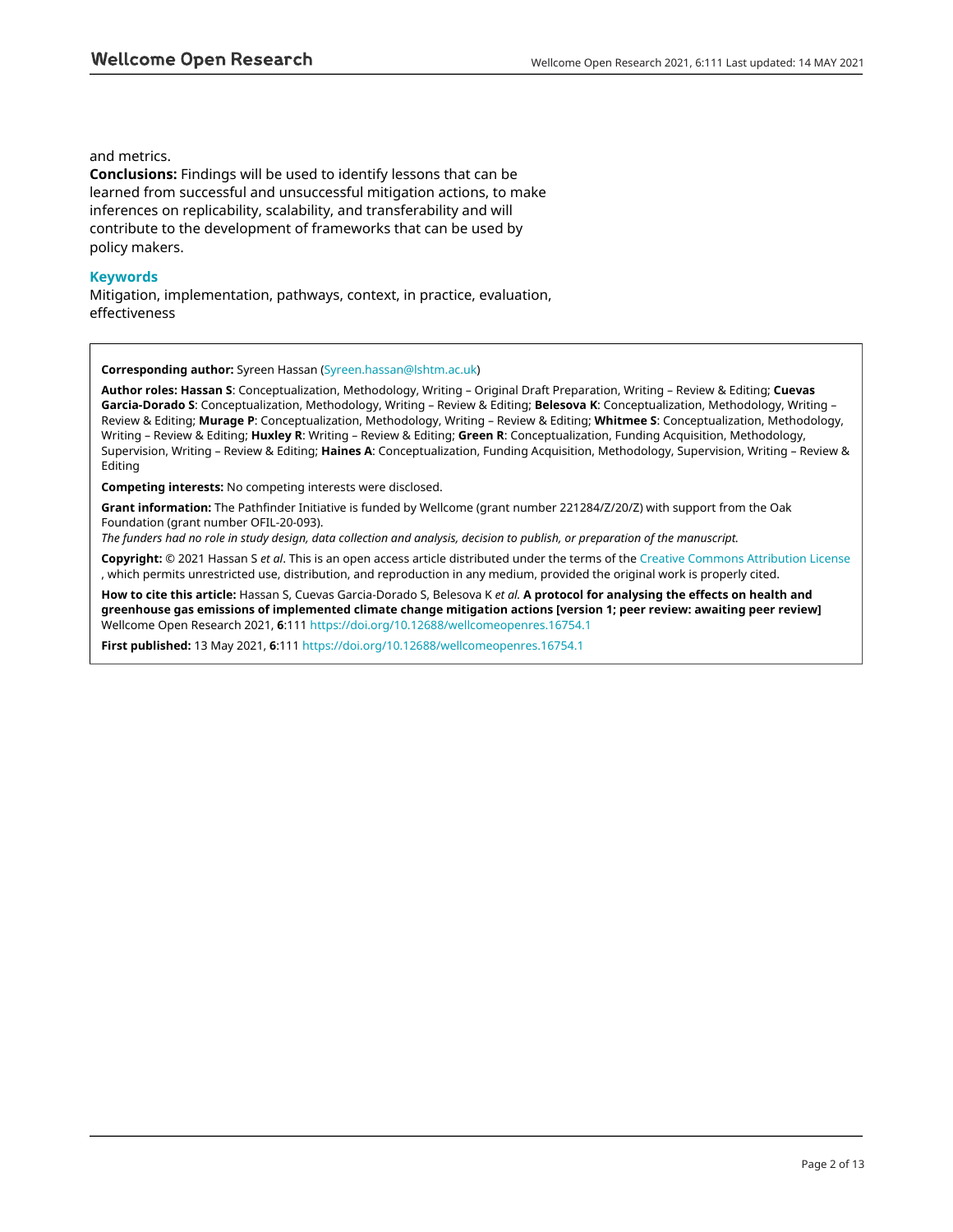## **Introduction**

It is of great importance to identify and communicate scientific evidence that could support national and sub-national policy makers to take actions towards a post-carbon society, in which there is net zero emissions of carbon dioxide and short-lived climate pollutants. In addition to the benefits of decarbonisation to the environment, there could also potentially be significant benefits to human health<sup>[1,2](#page-11-0)</sup>. The Pathfinder [Initiative](https://www.lshtm.ac.uk/research/centres-projects-groups/pathfinder-initiative)) aims to synthesise evidence on the development and implementation of actions across a range of sectors that improve and sustain health while accelerating progress towards a zerocarbon economy. This study will fill a number of knowledge gaps that are impeding progress – namely which climate change mitigation actions will have the largest benefits (and will have the least trade-offs and inequities) for health in particular contexts, what additional environmental, social, or economic benefits such actions might have, and which actions should be employed for effective scale-up in particular contexts. The Pathfinder Initiative seeks to gather and analyse examples where climate change mitigation actions have been implemented in practice and their impacts on health assessed. This protocol describes the process by which these examples will be identified and analysed.

### **Aim, objectives, and research questions**

The overall aim of the research is to review the evidence from examples where mitigation actions have been implemented *in practice*, in different contexts, and have had an impact on a human health outcomes or exposures. The objectives are: to understand the implementation process of these actions and roles of the key actors; explain the contextual elements influencing these actions; and summarise the impacts these actions might have, both positive and negative, planned and unplanned, on human health. The intention is also to summarise what additional effects they may have on greenhouse gas emissions and other environmental, social, or economic outcomes. We will also seek to identify mechanisms to explain the success or failure of these actions and their implementation, and identify plausible links between actions, context, and outcomes. This study will address the following questions:

#### Implementation

- What are the implemented actions and how closely did they correspond to what was intended?
- Who implemented these actions?
- · Who are the beneficiaries of these actions (planned and unplanned)?
- Why were these actions implemented?
- Where were those actions implemented?
- How was implementation achieved?
- What are the spatial and timescales of the implemented actions?
- What costs were associated with the implementation?
- What is the potential for scaling up implementation?

#### Pathways

- What are the pathways of impact on health?
- What is the response of stakeholders (local, national)?
- Are there unintended consequences (benefits, trade-offs, or spill-over effects)?

#### Context

What contextual elements (barriers and facilitators) influenced the design, implementation, trade-offs and spill-overs, or the rate and scale of uptake of these actions?

#### Outcomes and impact

- What is the magnitude of the benefits of these actions on health outcomes?
- What is the magnitude of the benefits, trade-offs, or spill-over effects on other environmental, social, or economic outcomes?
- How are the benefits, and potentially the costs, distributed? Is there equitable distribution across groups, societies and regions?
- What are the timeframes of the benefits achieved or expected to be achieved?

#### **Design**

To answer the research questions outlined above, we will analyse and summarise process and outcome evaluations of mitigation actions that have been implemented in practice. We will also analyse examples where formal evaluations have not taken place or are not explicitly described as such, but where sufficient information is provided to answer the research questions.

We will conduct a thematic synthesis of examples describing the implementation, pathways to impact, and context of implemented mitigation actions. We will describe how these actions achieved their effects in different contexts (including unintended effects and spill overs), or why they did not. This will allow us to develop theories of change that incorporate potential barriers and facilitators of design, implementation, and receipt of these actions, relating to characteristics of participants and contexts.

We will also conduct a narrative synthesis of examples describing outcome evaluations, aimed at summarising measured outcomes and their effects. Where data permits and depending on the heterogeneity of outcome evaluations found, we will conduct a meta-analysis of experimental and quasi-experimental studies of the effectiveness of mitigation actions on health, and any environmental, social, or economic co-benefits to health.

This work will allow us to map which mitigation actions have been implemented in practice and across which sectors and regions and identify where implementation or adequate evaluation of implementation is lacking.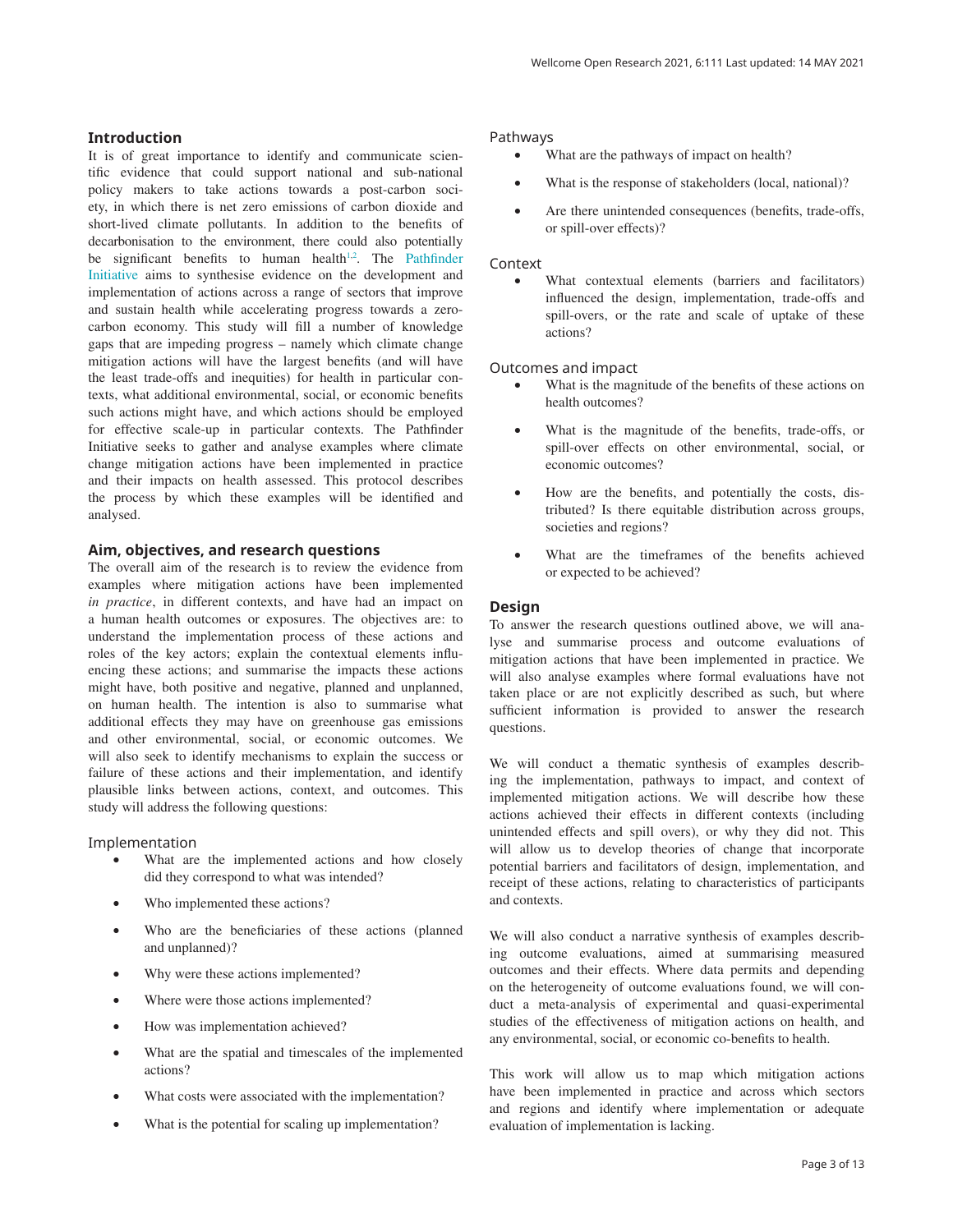#### **Data sources**

The main source for data will be through a review of evidence, which will be obtained in the following ways.

#### First stage of document collection

*Partnership with existing data holders and an open call for evidence.* We will engage several global collaborators to support data collection: The Organisation for Economic Co-operation and Development (OECD), C40 Cities, the Sustainable Development Solutions Network (SDSN), the Alliance for Health Policy and Systems Research (AHPSR), and the CDP. The OECD has wide expertise in developing and sharing policy analysis and recommendations in relation to climate change, including to negotiators involved in the United Nations Framework Convention on Climate Change (UNFCCC) process. Of particular relevance here, it analyses international policy and practice on climate change mitigation (at national and subnational level) as well as the integration of wider well-being objectives (including health) into climate policy. C40 Cities, through its knowledge hub, has extensive expertise on energy, urban food systems, buildings, transport and urban planning and a large existing data repository of examples of carbon reductions by cities which have benefits for health. The SDSN, which operates under the aegis of the United Nations (UN) Secretary General, has global academic and policy networks across a range of sectors. CDP provides the global platform for over 800 cities and many companies, states and regions to measure, manage and disclose their environmental data every year. The Alliance for Health Policy and Systems Research is an international partnership hosted by the World Health Organisation (WHO) that works to improve the health of those in low- and middle-income countries by supporting the generation and use of evidence that strengthens health systems and is funding collection of examples of mitigation actions with health benefits from several health systems in LMICs.

An open call for evidence will be circulated through networks of the above collaborators and distributed to other international actors including major funders of climate action (e.g., the Green Climate Fund, Regional Development banks, bilateral donors, national and sub-national governments), UN agencies (including WHO and UNDP), the Climate Ambition Alliance, non-governmental organisations (NGOs) and the private sector (through organisations such as the World Business Council on Sustainable Development).

The Pathfinder Initiative also comprises of the Lancet Pathfinder Commission with membership from all major global regions and sectors involved with climate mitigation that provides scientific guidance and oversight. Commissioner networks will be used to further circulate the call. A Comment has been published in The Lancet outlining the Pathfinder Commission and its call for evidence to encourage submissions from readership of The Lancet<sup>[3](#page-11-0)</sup>.

We will utilise [LinkedIn](https://www.linkedin.com/) and [Twitter](https://twitter.com/?lang=en-gb) in particular for our call for evidence in order to make use of professional networking platforms.

*Drawing on the systematic search for a related study.* Our second source of evidence will be the collection of systematic reviews identified as part of the umbrella review developed by the Pathfinder Initiative. The umbrella review will metasynthesise scientific evidence (both modelled and observed in implementation studies) on the solutions/actions that have been synthesised in published systematic reviews (a protocol for this study will be published separately). For the purposes of the analyses described in this protocol, we will review the reference lists and data extracted for the umbrella review to identify any relevant original studies that could serve as further examples meeting our inclusion and exclusion criteria.

*Hand search.* We will hand search the literature in several ways. First, we will search websites of organisations and climate change projects that are known to the Pathfinder Initiative team, a non-exhaustive list of sources is provided in [Table 1](#page-4-0). Second, we will examine the reference lists of included documents to identify other potentially relevant documents for inclusion. Finally, we expect that the open call for evidence and our hand search will yield reports that summarise multiple implemented mitigation actions, in addition to reports of implemented mitigation actions that are individually described. Actions discussed in such summary or comprehensive reports will be extracted and traced back to their source for more information.

#### Second stage of document collection

In this stage we will identify gaps in terms of system transitions, as listed in [Table 2](#page-4-0), as well as world regions, from which we find insufficient evidence and attempt to fill these gaps with a second round of targeted collection. We will ask collaborators, funders of climate change related actions, and members of the Lancet Pathfinder Commission to make suggestions or referrals to relevant local institutions, groups, or communities and take a snowballing approach to identify and purposively target entities within the sectors and regions from which the first stage of document collection yielded insufficient evidence.

### **Selection criteria**

The criteria that we will base our selection of implementation examples on were agreed through discussions among all teams of the Pathfinder Initiative and are as follows.

#### Type of document

We will include all types of documents that are submitted to us. This could include published or grey literature, policy documents, internal reports, etc.

#### Year

We will restrict inclusion to examples that describe interventions or actions of climate change mitigation (as defined below), that were implemented from 2000 onwards to keep a relevant scope of actions.

#### Language

We will also include reports written in all the languages that are within the capacity of our research team, which includes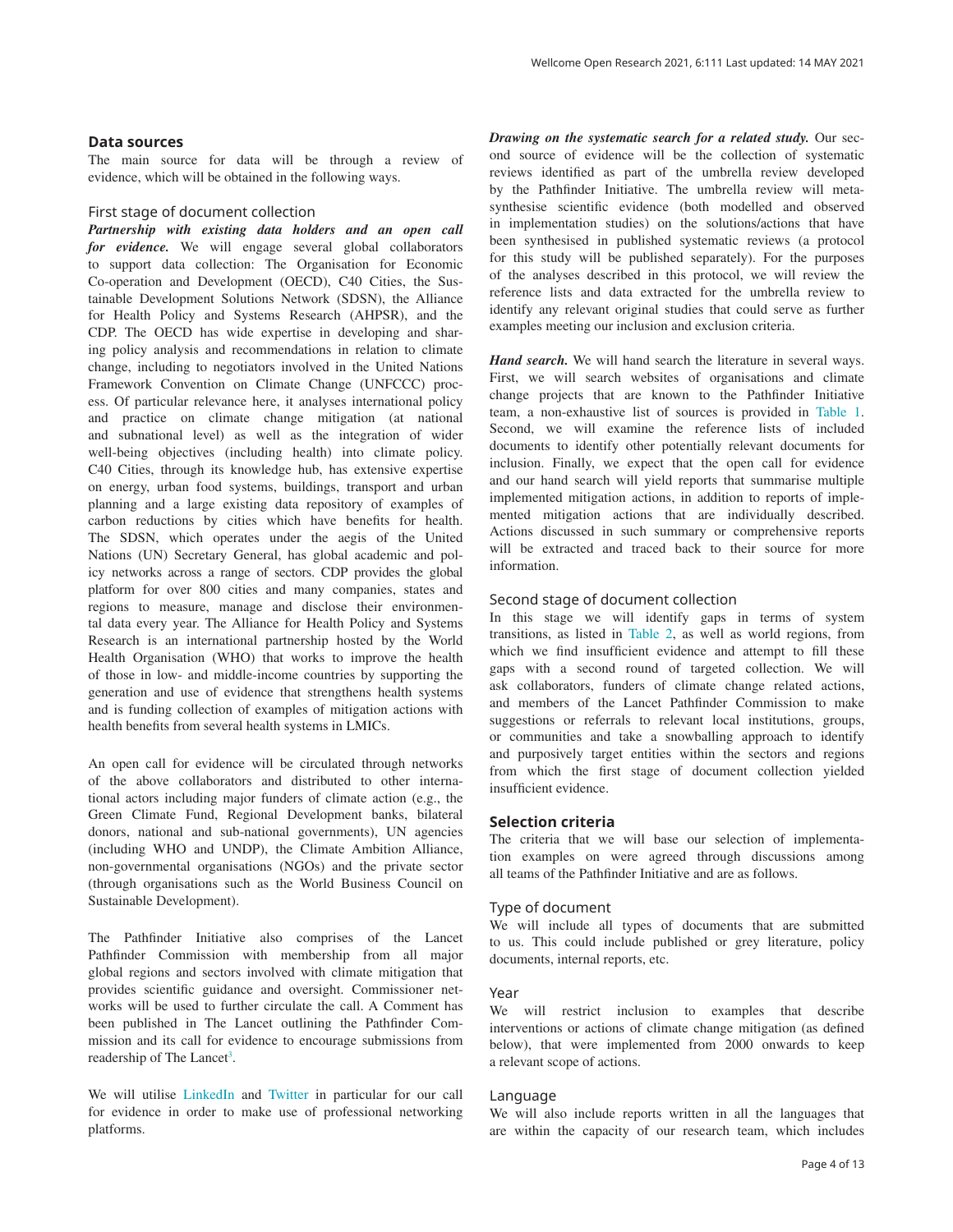#### <span id="page-4-0"></span>**Table 1. List of organisations or projects for website hand search.**

African Development Bank

Aga Khan Foundation

Asian Development Bank

Banque de developpement des États de l'Afrique centrale (Development Bank of Central African States)

Banque ouest-africaine de developpement (West African Development Bank)

Bedzed

Central American Bank for Economic Integration

Clean Air Fund

Climate and Clean Air Coalition

Council of Europe Development Bank

Covenant of the Mayors

COWS, Building the High Road

Development Bank of Latin America

Drawdown

Engie

European Commission

European Bank for Reconstruction and Development

Global Alliance on Health and Pollution

Green Climate Fund

GreenWave

Healthcare without Harm

ICLEI – Local Governments for Sustainability

Inter-American Development Bank

International Monetary Fund

Islamic Development Bank Group

NCSE Drawdown conference

Planetary Health Alliance

Solar impulse foundation

SOLVE/MIT

Stockholm Resilience Centre

World Bank

World Resources Institute, Ross Center for Sustainable Cities

#### English, Arabic, French, Spanish, Portuguese, Dutch, Italian, German, Russian, and standard Chinese (Mandarin).

#### **Table 2. Systems from which to gather evidence on implemented mitigation actions.**

Energy System Transitions

Land & Ecosystem Transitions

• Food systems (e.g., novel foods and aquaculture)

Industrial System Transitions

Carbon Dioxide Removal

Urban & Infra structure System Transitions

- Transport
- Healthcare
- Education

#### Implementation stage

We will restrict inclusion to actions that have been fully or partly implemented, including those that are currently ongoing or those that were abandoned due to failures in implementation.

#### Actions that achieve climate change mitigation

Based on the Intergovernmental Panel on Climate Change (IPCC) definition, climate change mitigation is defined as actions, or interventions, that reduce the rate of climate change. Climate change mitigation is achieved by limiting or preventing greenhouse gas emissions and short-lived climate pollutants and by enhancing activities that remove these from the atmosphere.

We will include examples where climate change mitigation has been demonstrated through an observed or measured reduction of greenhouse gas emissions and short-lived climate pollutants (as listed in [Table 3](#page-5-0)). We will also include examples of implemented mitigation actions that do not directly measure the reduction in greenhouse gas emissions when there is sufficient evidence for the type of action that mitigation can be assumed. For example, reports that describe a switch from the use of fossil fuels to the use of solar panels as an energy source. [Table 4](#page-6-0) shows a preliminary list of relevant mitigation actions adapted from the IPCC 2014 Synthesis Report<sup>4</sup> that will guide the inclusion and exclusion of implemented mitigation action examples.

We will include all actions where climate change mitigation was achieved, whether as a primary objective, or occurring as one of multiple benefits (whether planned or unplanned) to the implemented action (for example, adaptation or health actions that result in multiple benefits including climate change mitigation).

#### Actors

We will include actions implemented by any public sector, civil society, or non-profit actors. Actions that are implemented by individuals or for-profit firms that represent a very large part of a specific sector will be included only if an assessment of impact was conducted by an independent evaluator.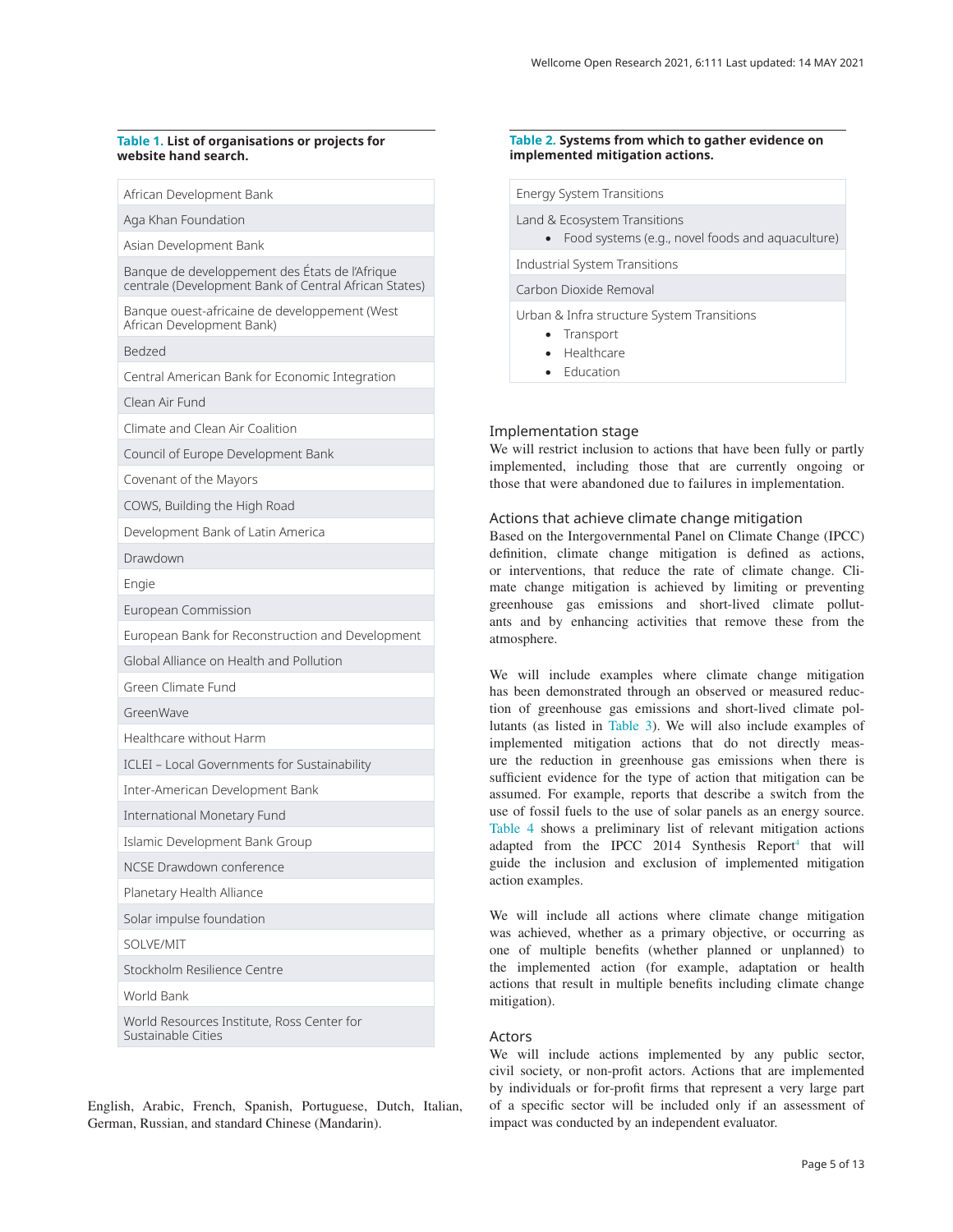#### <span id="page-5-0"></span>**Table 3. list of greenhouse gas emissions and short-lived climate pollutants.**



#### Implementation scale

We will restrict inclusion to actions that can be adopted by policy-makers and applied on a collective level. This includes plans adopted by national, regional or governmental bodies; international or sectoral agreements; community-led projects; built environments; technologies; governance arrangements; regulatory changes; fiscal mechanisms; mass media interventions; indigenous approaches. We will not include examples of individual or household-level choices which are not described as driven by specific collective or institutional-level actions.

## Health outcomes

We will restrict inclusion to examples of climate change mitigation actions that have demonstrated an observed or measured impact on health outcomes directly, or outcomes that have an evidence-based pathway to health or quantifiable associations to health outcomes. This includes risk factors for health as identified from the Global Burden of Disease<sup>[5](#page-11-0)</sup>; reduced exposures to climate change impacts (e.g., from combined adaptation and mitigation actions such as reduced heat exposure, or reduced impacts of climate disasters); and improved socioeconomic determinants of health that have direct links to health. A preliminary list of health or health-related outcomes is shown in [Table 5.](#page-7-0) We will also include examples of mitigation actions where no health outcomes are measured only if these are actions implemented within the healthcare sector specifically. In our view, the delivery of healthcare at reduced carbon intensity is a relevant health-related outcome in itself. [Figure 1](#page-8-0) demonstrates how inclusion or exclusion of examples based on the definition of mitigation actions and health or health-related outcomes will be decided.

#### Measured impact

We will restrict inclusion to examples that report on measured or observed health outcomes (as defined in the sections above), not those that are solely forecast or modelled.

#### **Screening**

We operationalised the criteria described above into an inclusion and exclusion worksheet [\(Table 6](#page-9-0)) through pilot screening of 20 documents that were already known to the research team. Four reviewers (RG, SH, SCGD, SW) screened the documents in pairs and met to discuss the screening process to ensure consistency in applying the criteria. This resulted in refining the screening criteria and developing the inclusion and exclusion worksheet.

The documents used in the pilot process were not of the typical format of published literature, whereby a clear title and abstract can be used for screening. The reviewers relied on executive summaries for screening, and in the case that executive summaries did not provide enough detail to enable a decision, the full document was assessed. This is expected to be the case for the majority of the full set of documents.

Screening of the full set of documents will be done by two reviewers. One reviewer (SH) will screen all the available documents. Documents will then be divided among the rest of the team for a second screening, blinded to the assessment of the first reviewer. The reviewers will meet to discuss and resolve differences in opinion, and the principal investigators (PI) will make the final decision in case of disagreement.

Screening will be conducted using the screening worksheet on Microsoft [Excel](https://www.microsoft.com/en-gb/microsoft-365/excel) (Version 16). Each document will be entered as a row and assessed against each of the criteria presented in the columns ([Table 6](#page-9-0)).

#### Data extraction

We will extract data to a worksheet on Microsoft Excel (Version 16) on study characteristics (study location, timing of mitigation action, timing of evaluation); organisational and individual participant characteristics; and characteristics of study design and methods (research aims and objectives, sampling, data collection and analysis). We will use NVivo 12 to code data on implementation, pathways, context, and outcomes.

The Medical Research Council (MRC) guidance for process evaluation of complex interventions<sup>14</sup> will be used to guide the extraction of process evaluation data as follows.

**Theory of change:** We will extract data on the theory of change underpinning the implemented action; links to other theories; and the descriptions of how the action is intended to achieve its health, environmental, or socioeconomic outcomes.

**Action design or development:** We will extract data on how the mitigation action was designed or developed and by whom.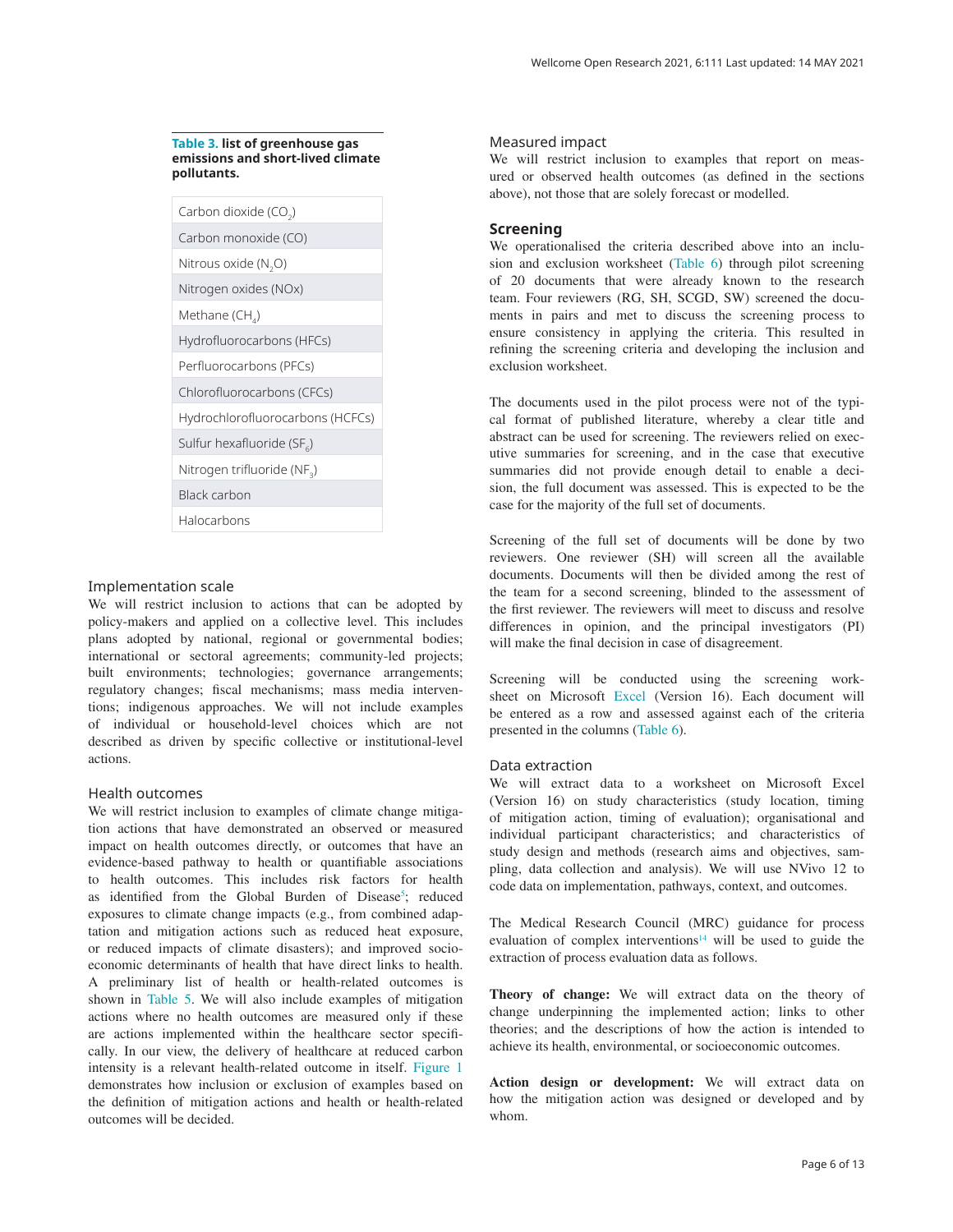| <b>System Category</b>           | <b>Action</b>                                                                                                                                                                                                                                            |
|----------------------------------|----------------------------------------------------------------------------------------------------------------------------------------------------------------------------------------------------------------------------------------------------------|
| Energy system transitions        | Replace fossil fuel energy with clean energy                                                                                                                                                                                                             |
|                                  | Switch towards renewable energy sources                                                                                                                                                                                                                  |
|                                  | Improved energy storage, use and distribution (increased efficiency and flexibility)                                                                                                                                                                     |
|                                  | Reduce environmental footprint of fisheries                                                                                                                                                                                                              |
| Land & ecosystem                 | Shift towards low-carbon diets                                                                                                                                                                                                                           |
| transitions                      | Agro-ecology                                                                                                                                                                                                                                             |
|                                  | Sustainable agricultural intensification                                                                                                                                                                                                                 |
|                                  | Sustainable aquaculture intensification                                                                                                                                                                                                                  |
|                                  | Increased energy efficiency of appliances                                                                                                                                                                                                                |
| Industrial system<br>transitions | Switch to materials less intensive in GHG emissions                                                                                                                                                                                                      |
|                                  | Reusing and managing industrial process emissions including methane capture and combustion                                                                                                                                                               |
|                                  | Nature-based solutions                                                                                                                                                                                                                                   |
| Carbon dioxide removal           | GHG capture and storage                                                                                                                                                                                                                                  |
|                                  | Energy-efficient transportation                                                                                                                                                                                                                          |
| Urban & infrastructure           | Reduced demand for travel                                                                                                                                                                                                                                |
| system transitions               | Alternatives to cars                                                                                                                                                                                                                                     |
|                                  | CNG, Biofuel, Diesel                                                                                                                                                                                                                                     |
|                                  | Electric/Hydrogen transportation                                                                                                                                                                                                                         |
|                                  | Increased energy efficiency of buildings, including insulation and ventilation, to optimise indoor<br>temperature                                                                                                                                        |
|                                  | Clean cookstoves                                                                                                                                                                                                                                         |
|                                  | Improved resource management, including recycling                                                                                                                                                                                                        |
|                                  | Reduce consumer waste                                                                                                                                                                                                                                    |
|                                  | Optimise average house size per person                                                                                                                                                                                                                   |
|                                  | Decarbonisation of the healthcare sector                                                                                                                                                                                                                 |
|                                  | Economic instruments (taxes, tradable allowances, subsidies)                                                                                                                                                                                             |
| Cross-cutting strategies         | Regulatory approaches                                                                                                                                                                                                                                    |
|                                  | Information programmes                                                                                                                                                                                                                                   |
|                                  | Government Provision of Public Goods or Services                                                                                                                                                                                                         |
|                                  | Educational programmes for climate empowerment and behaviour change (reducing food waste<br>and product demand, energy source switch, voluntary family planning especially in contexts with<br>high emissions per capita, optimising indoor temperature) |

<span id="page-6-0"></span>**Table 4. Preliminary list of mitigation actions to guide the inclusion / exclusion of examples.**

**Action characteristics:** We will extract data on the description of the specific climate change mitigation actions that were used; the components; sector or domain; target; and scale of the action.

material, and economic resources, including costs of the intervention and costs associated with implementing the intervention including investment, supply, and opportunity costs.

**Resources:** We will extract data on resources that were required for the implementation of the intervention. These include human,

**Implementation:** We will extract data on individual or multifaceted strategies that were used to implement these actions and the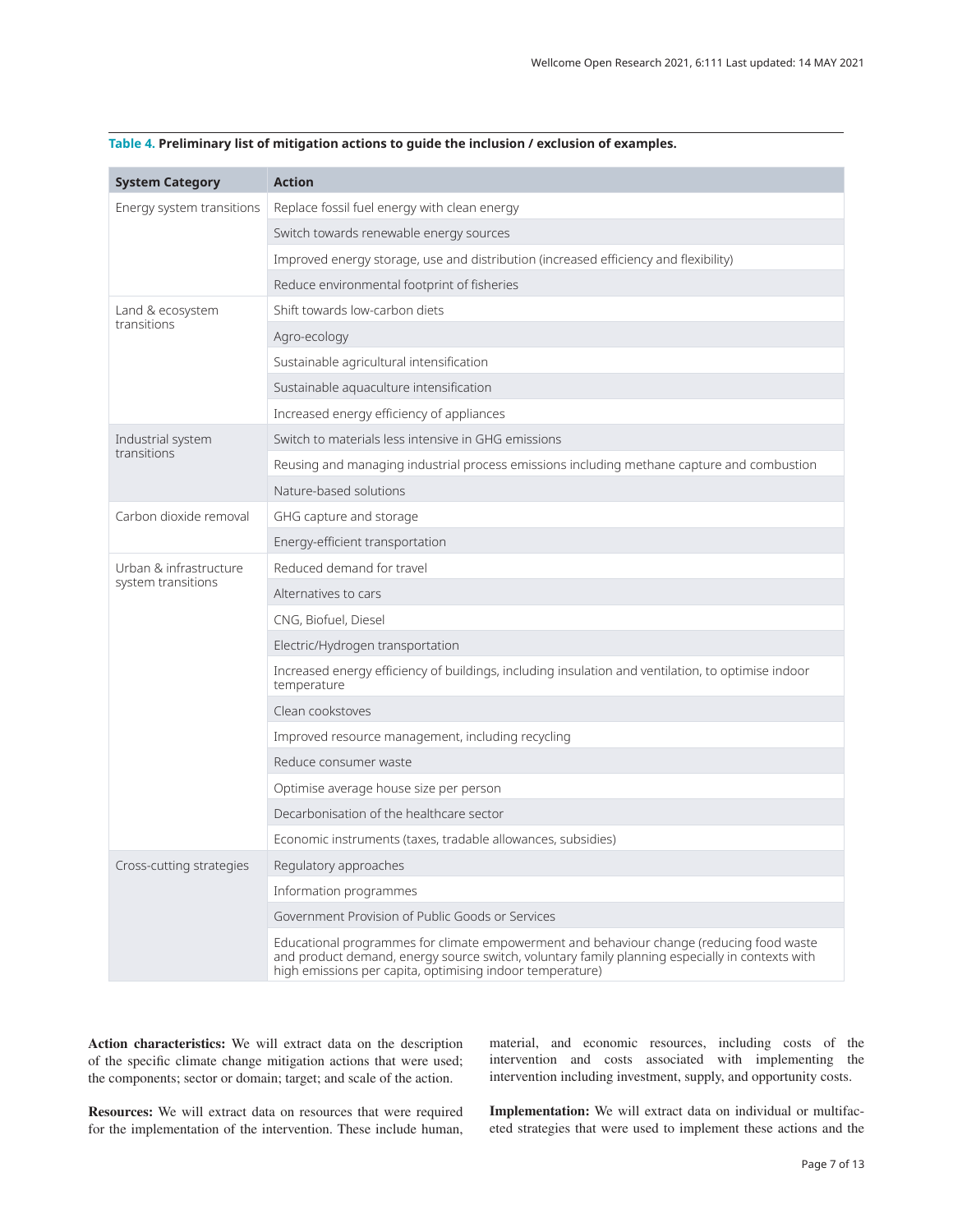#### <span id="page-7-0"></span>**Table 5. Preliminary list of health outcomes or risk factors for health to guide the inclusion/exclusion of examples.**

## **Health outcomes** Disease manifestations of poor diets (vitamin and mineral deficiencies) Disease manifestations of air pollution (chronic lung and cardiovascular diseases) Disease manifestations of increased climate sensitive pathogens (Increase in incidence e.g., malaria, Lyme disease, West Nile virus Hearing impairment or loss (noise pollution) Extreme weather-related morbidity/mortality (heat, cold, flooding, droughts, storms, wildfires) Loss of productivity from weather related morbidity/mortality Transport related morbidity/mortality (road traffic accidents) Mental health conditions Urban heat islands **Risk factors for ill health (GBD)** Childhood underweight Diet low in fruits, vegetables, legumes, nuts and seeds, seafood and omega-3 fatty acids Diet high in red meats Overweight and obesity (BMI) Physical inactivity Ambient particulate matter and ozone pollution Household air pollution exposure Noise pollution Chemical pollution Indoor conditions Crowding / physical proximity **Exposures to climate change impacts** Disruptions to water supply and quality Disruptions to energy Disruptions to healthcare access Disruptions to food supply Water, energy, or food security Displacement Lower crop yield and loss of livestock Increase in climate sensitive pathogens and vectors (ticks, mosquitoes, sand flies) **Socio-economic determinants of health** Poverty<sup>[6,7](#page-11-0)</sup> Homelessness<sup>8,9</sup> Unemployment<sup>10-12</sup> Female education and female participation in the workforce<sup>13</sup>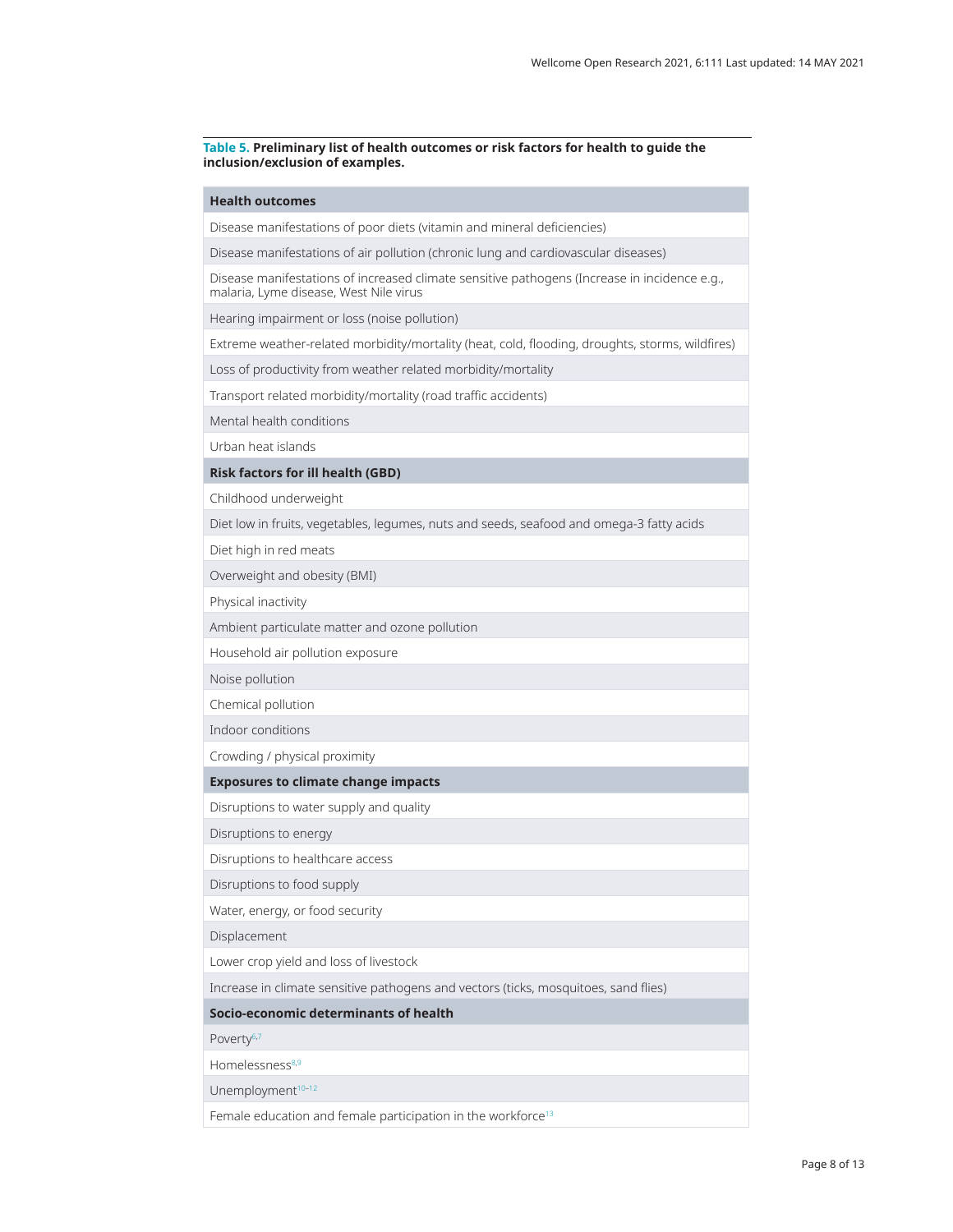<span id="page-8-0"></span>

**Figure 1. Decision guide for inclusion/exclusion of cases.**

broader key processes that were used, such as planning, educating, financing, restructuring, managing quality, or attending to policy context. We will extract data on the fidelity, or the quality, of the implemented action in practice compared to what was designed or intended and whether adaptations had to be made; the extent to which the intended population was reached; the strength of the implemented action, i.e., how much of the intended action was actually delivered; and the acceptability of the action to stakeholders or the target population. We will also extract data on the characteristics of the actors, both on the organisational as well as the individual level, including who enacted the mitigation actions, their role and their skills.

**Context:** We will also extract information on contextual factors affecting the design, communication and implementation of actions, trade-offs and spill overs, and the rate and scale of uptake. This will include contextual factors within the organisation (inner setting), as well as the wider cultural, economic, and governance and political context (outer setting).

For outcome evaluations, we will extract data on the research design; the type of impact; which could be either net impact or gross impact; the outcomes measured (health, environmental, economic); and effect sizes. In the case of experimental or quasiexperimental studies (first tier of evidence), we will extract data on the nature of the control group(s); unit of allocation; generation and concealment of allocation; blinding; adjustment/ control of clustering and confounding.

One reviewer (SH) will extract the data. The reviewer will pilot data extraction on 15 studies and discuss their extraction coding with the Pathfinder team to ensure quality and consistency in their interpretation, and will meet regularly with the Pathfinder team to discuss their coding and findings.

We expect that the documents obtained for this study will mainly be in the form of reports, administrative documents or internal records, news articles, etc. and as such are written for a specific purpose and audience other than research. In the case that the documents are found to have missing information that precludes quality assessment or synthesis of findings, we will contact the authors of the reports for additional information.

### **Quality assessment**

The quality of each included case will be assessed by two reviewers. One reviewer (SH) will appraise all included documents. Documents will then be divided among the rest of the team for a second appraisal. Differences in opinion will be resolved by discussion and in the case of disagreement the PI will make the final decision.

The quality of each study will be assessed based on the AACODS (Authority, Accuracy, Coverage, Objectivity, Date, Significance) checklist that is designed for the critical appraisal of grey literature<sup>[15](#page-12-0)</sup>. This checklist is used to assess the grey literature based on the following criteria: authority, or who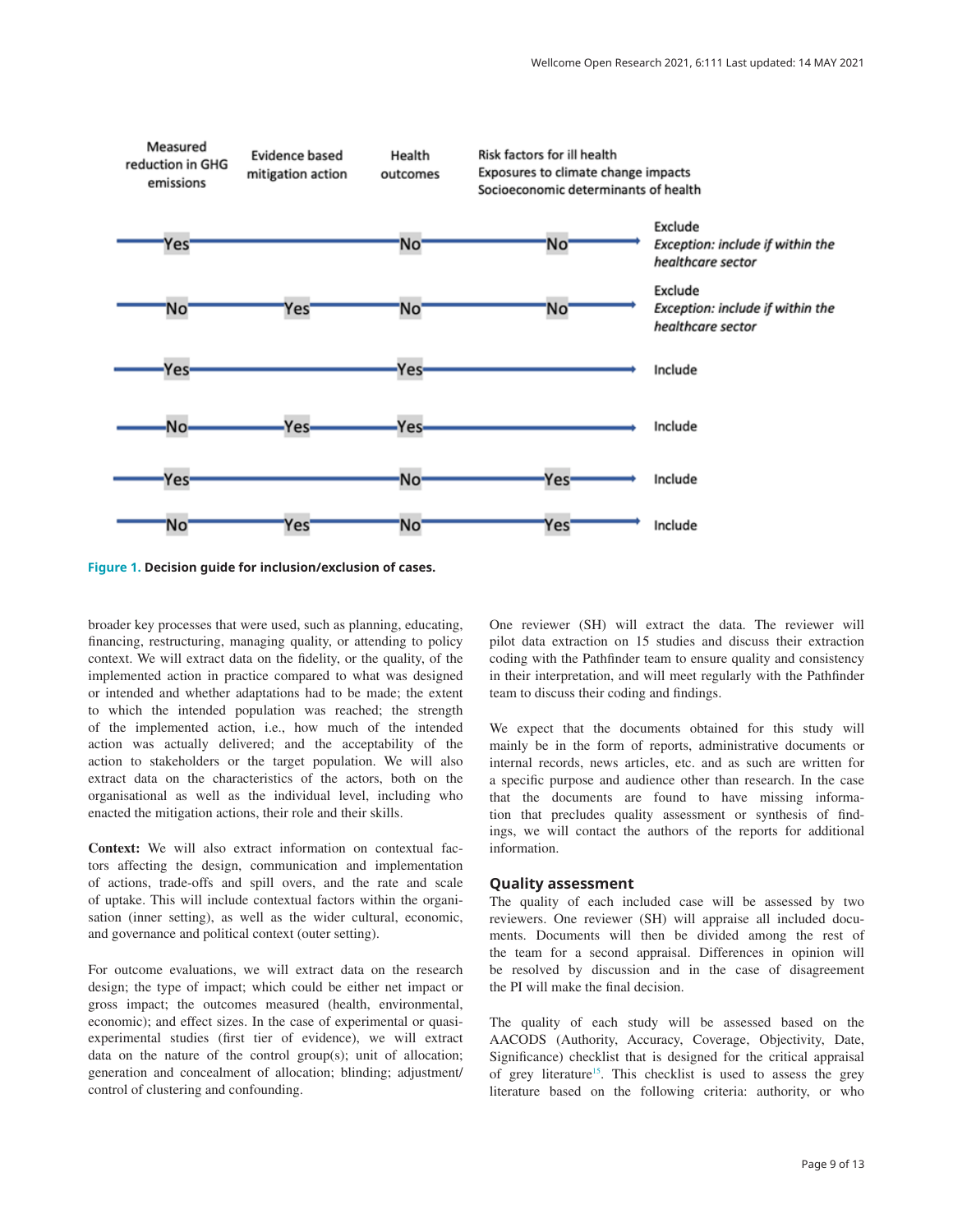<span id="page-9-0"></span>

|           |                                    |                                                                                                                                                                                                                                                                                                                                                   |                                                        | Inclusion or exclusion criteria** |                                             |                                                |                                                |                                                |                                             | Flags for additional analysis***            |                                                               |                                                |                                                    |
|-----------|------------------------------------|---------------------------------------------------------------------------------------------------------------------------------------------------------------------------------------------------------------------------------------------------------------------------------------------------------------------------------------------------|--------------------------------------------------------|-----------------------------------|---------------------------------------------|------------------------------------------------|------------------------------------------------|------------------------------------------------|---------------------------------------------|---------------------------------------------|---------------------------------------------------------------|------------------------------------------------|----------------------------------------------------|
| Language  | Implemented<br>after year<br>2000? | Implementation<br>status                                                                                                                                                                                                                                                                                                                          | <b>Actors</b>                                          | Mitigation<br>action?             | Level of<br>action                          | emissions<br>GHG                               | Health                                         | <b>Risk factors</b><br>to health               | Implementation<br>outcomes                  | Environmental<br>outcomes                   | outcomes<br>Economic                                          | outcomes<br>Social                             | Include?                                           |
| Free text | Yes                                | implemented<br>Fully                                                                                                                                                                                                                                                                                                                              | Non-profit<br>actors                                   | Yes                               | evel choices<br>Individual or<br>household- | Measured                                       | (objectively)<br>Measured                      | (objectively)<br>Measured                      | (objectively)<br>Measured                   | (objectively)<br>Measured                   | (objectively)<br>Measured                                     | (objectively)<br>Measured                      | Definite Yes                                       |
|           | $\frac{1}{2}$                      | Currently ongoing                                                                                                                                                                                                                                                                                                                                 | independent<br>actors with<br>evaluation<br>For-profit | $\frac{1}{2}$                     | Collective level                            | $\bar{1}$                                      | Measured<br>reported)<br>(self-                | Measured<br>reported)<br>self-                 | Measured (self-<br>reported)                | Measured (self-<br>reported)                | Measured<br>eported)<br>self-                                 | Measured<br>reported)<br>(self-                | Definite No                                        |
|           | Not clear                          | Pilot / Partially<br>implemented                                                                                                                                                                                                                                                                                                                  | independently<br>actors not<br>evaluated<br>For-profit |                                   |                                             | Modelled                                       | Modelled                                       | Modelled                                       | Modelled                                    | Modelled                                    | Modelled                                                      | Modelled                                       | information)<br>(need more<br>Possible             |
|           |                                    | Pledged                                                                                                                                                                                                                                                                                                                                           |                                                        |                                   |                                             | or modelled<br>Measured<br>reported<br>but not | or modelled<br>Measured<br>reported<br>but not | or modelled<br>Measured<br>reported<br>but not | modelled but not<br>Measured or<br>reported | modelled but not<br>Measured or<br>reported | or modelled<br>Measured<br>reported<br><b>but not</b>         | or modelled<br>Measured<br>reported<br>but not | Not sure                                           |
|           |                                    | Planning stage                                                                                                                                                                                                                                                                                                                                    |                                                        |                                   |                                             | measured or<br>modelled<br>$\frac{1}{2}$       | measured or<br>modelled<br>$\frac{1}{2}$       | measured or<br>modelled<br>$\breve{\Xi}$       | Not measured or<br>modelled                 | Not measured or<br>modelled                 | or modelled<br>measured<br>$\stackrel{\text{\tiny{t}}}{\geq}$ | or modelled<br>measured<br>$\breve{\Xi}$       | No but need<br>to check for<br>update on<br>status |
|           |                                    |                                                                                                                                                                                                                                                                                                                                                   |                                                        |                                   |                                             | Not clear                                      | Not clear                                      | Not clear                                      | Not clear                                   | Not clear                                   | Not clear                                                     | Not clear                                      |                                                    |
|           |                                    |                                                                                                                                                                                                                                                                                                                                                   |                                                        |                                   |                                             |                                                | self-reported<br>Modelled on<br>risk factors   |                                                |                                             |                                             |                                                               |                                                |                                                    |
|           |                                    | * This table shows the possible classification, or labelling, that could be given to each example of an implemented mitigation action, for each of the criteria specified in the columns.<br>** The criteria that will be used to guide the decision on inclusion or exclusion, as described in the 'selection criteria' section of this protocol |                                                        |                                   |                                             |                                                |                                                |                                                |                                             |                                             |                                                               |                                                |                                                    |

Table 6. Screening worksheet operationalised from the inclusion exclusion criteria\*. **Table 6. Screening worksheet operationalised from the inclusion exclusion criteria\*.**

\*\*\* Outcomes that will be flagged during the screening process to aid in the identification of these examples for analysis, or additional secondary analysis, but will not be used to guide the decision on<br>inclusion or exclu \*\*\*\* Outcomes that will be flagged during the screening process to aid in the identification of these examples for analysis or endetitional secondary analysis, but will not be used to quide the decision on *inclusion or exclusion*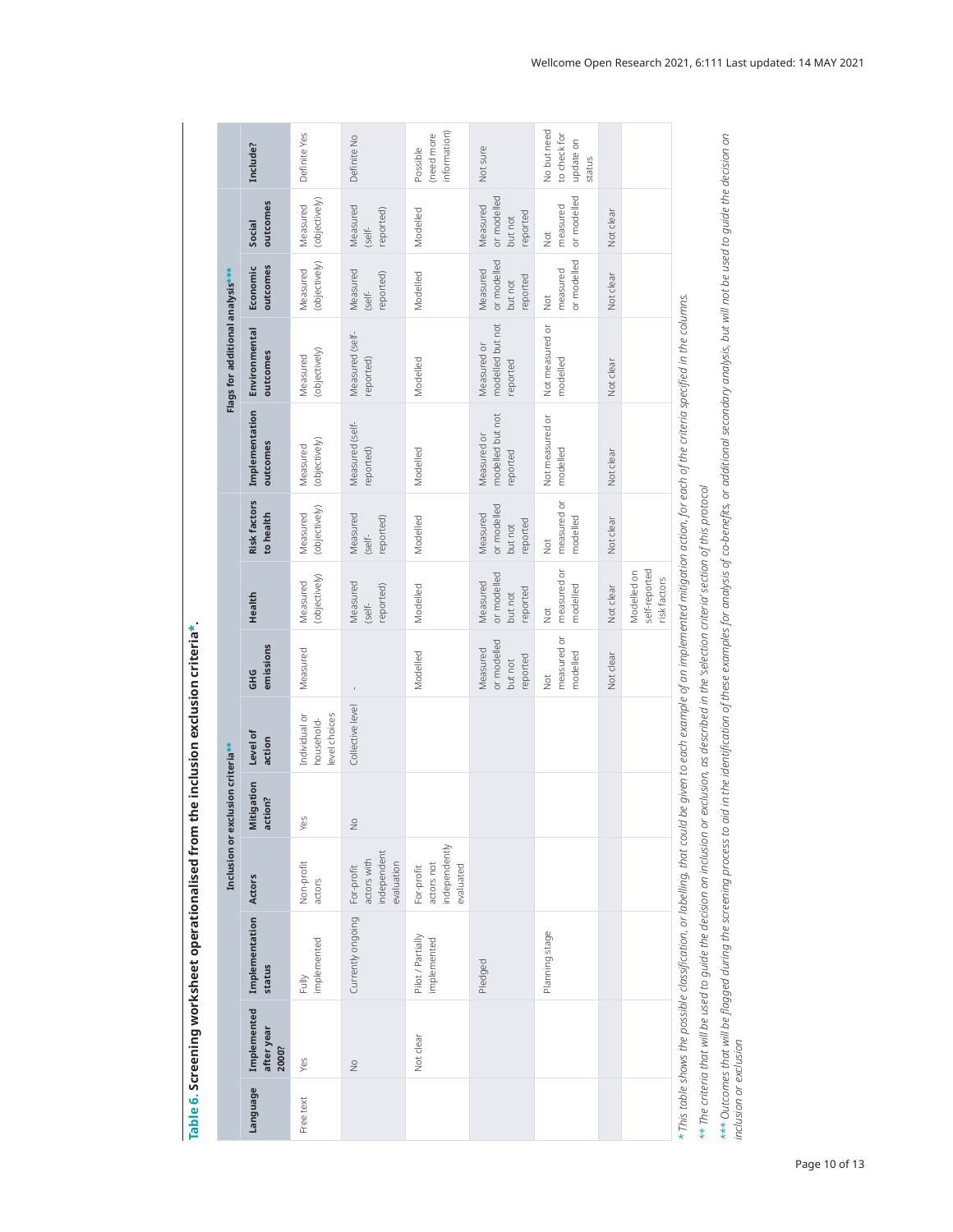is responsible for the intellectual content; the accuracy of the content, based on whether the document has clear aims and objectives and used valid methodologies that are clearly described; whether limitations in the coverage of the work are clearly stated; the extent to which the work are objective or is biased (i.e., representing opinion); whether the work is clearly dated in terms of when it took place, when it was reported, and key contemporary material were included; and whether the work undertaken is of significance or relevance to the research area.

In addition to this overall assessment, further assessment for each of the process and outcome evaluation data will be undertaken.

### Process evaluations

Documents that report on process evaluations (whether explicitly using this terminology or implicitly describing implementation, pathways of change, and context) will be assessed using quality tools for qualitative studies $16,17$ . These criteria address reliability in terms of the rigour of sampling, data collection, and data analysis; and usefulness in terms of breadth and depth of findings, and the extent to which stakeholder perspectives were explored (Table 7).

#### Outcome evaluation

Quantitative studies may be classified according to the following hierarchy of evidence. Studies will be classified into "Tier 1" if they use methods that control for confounders, such as natural experiments, experimental (cluster randomised controlled trials, stepped-wedge trials, etc.) or quasi-experimental designs (interrupted time series, difference in difference, etc.). The strongest type of evidence will be from studies that report on a control or comparison group that is similar in its characteristics and pre-intervention outcome variables to the intervention group and report on pre- and post-intervention data for all groups recruited into the evaluation and on all outcomes. Studies will be classified into a "Tier 2" of evidence when they use a simple comparator, such as before/after measures, or crosssectional data to compare affected or unaffected areas. Studies will be classified into "Tier 3" of evidence if they report on data collected after the intervention with no comparator provided. Finally, a "Tier 4" of studies will be those that report a description of the health outcomes achieved rather than providing quantitative estimates. The quality of the documents within each of these tiers of evidence will be appraised using standard [Critical Appraisal Skills Program](https://casp-uk.net/) tools.

### **Synthesis and reporting**

We will identify gaps in evidence where we did not find examples of implementation or implementation that have been adequately evaluated against a framework of mitigation actions, health outcomes, and pathways to health outcomes, which is currently under development. The findings will in turn also be used to refine this framework in an iterative process.

We will produce a taxonomy of specific mitigation solutions that have been implemented in practice, group them into broader categories of mitigation actions, and describe how they were implemented, the effects they had on different outcomes, and how they achieved their effects in different contexts. We will identify the potential barriers and facilitators to the design, implementation, and receipt of these actions among the target population. We will compare the types of actions that have been implemented and the context within which

## **Table 7. Quality assessment of qualitative data.**

| <b>Rigour</b>                                                                                                                                                                                     |  |
|---------------------------------------------------------------------------------------------------------------------------------------------------------------------------------------------------|--|
| Were there clearly stated aims and objectives?                                                                                                                                                    |  |
| Were steps taken to minimise bias and error/increase rigour in sampling?                                                                                                                          |  |
| Were steps taken to minimise bias and error/increase rigour in data collection?                                                                                                                   |  |
| Were steps taken to minimise bias and error/increase rigour in data analysis?                                                                                                                     |  |
| Were the findings of the study grounded in/supported by data?                                                                                                                                     |  |
| <b>Usefulness</b>                                                                                                                                                                                 |  |
| Was there good breadth and/or depth achieved in the findings?                                                                                                                                     |  |
| Was there an explicit account of a theoretical framework, a theory of change, or a<br>logic model and/or the inclusion of a literature review which outlined a rationale<br>for the intervention? |  |
| Was the implementation of mitigation actions adequately described?                                                                                                                                |  |
| Were the perspectives of stakeholders adequately explored?                                                                                                                                        |  |
| Was there a clear description of context which includes detail on barriers and<br>facilitators important for interpreting the results?                                                            |  |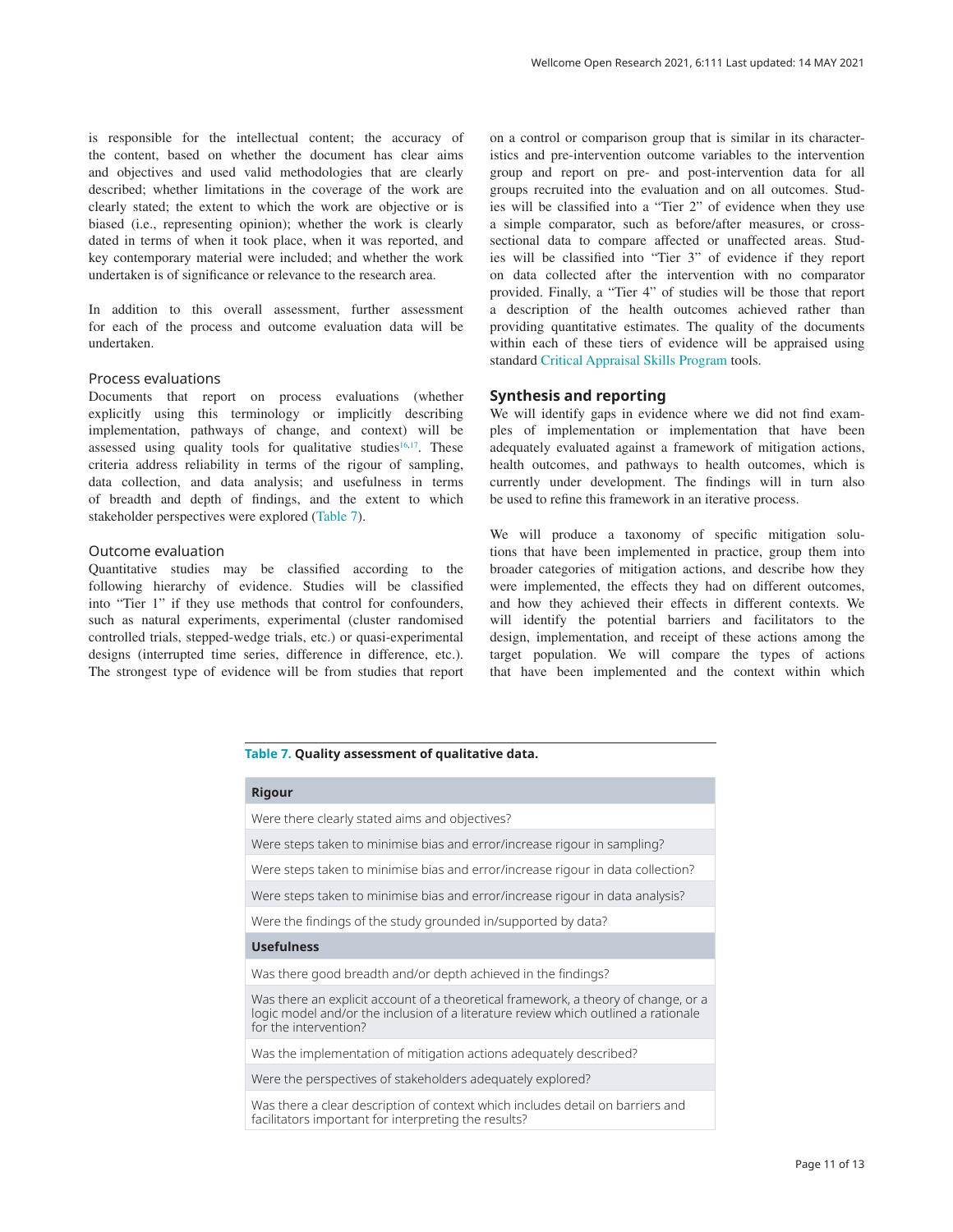<span id="page-11-0"></span>implementation took place between examples to identify similarities and differences.

We will conduct a narrative synthesis of the effects of mitigation actions on health outcomes, or any environmental and socioeconomic co-benefits. Once we know the number of implementation examples available to us and the extent of heterogeneity amongst them, we will make a decision on whether and how we can present a pooled effect size. For example, if we find that a sufficient number of examples of similar mitigation actions have measured similar outcomes, we may be able to pool these effects.

We will use graphical synthesis techniques to represent our data. For example, heat maps to show the distribution of evidence across sectors, and harvest plots where quantitative evidence on outcomes is available but not amenable to pooled analysis.

We will use the findings to identify lessons that can be learned from both successful and unsuccessful implementation of mitigation actions and implementation strategies used to deliver these actions, and make inferences on their replicability, scalability, and transferability. The findings from this synthesis will contribute to the development of frameworks and documents that can be used by policy makers and other actors in the field of planetary health. We will produce practical guidelines targeted towards key audiences with a focus on the findings of this study, illustrating worked examples of what actions can be implemented in practice, how they can be implemented, in which contexts, and what effects they might have on health and other co-benefits.

### **Dissemination**

Early findings will be published in an interim Commission report in The Lancet ahead of COP26 in November 2021 and a more detailed overview of the key findings will be published in the full Commission report ahead of COP27 in 2022. Example case studies and policy briefs for specific audiences will also be published online and shared through our partner networks in briefing papers, newsletters and through webinars and presentations to key stakeholder groups. Results will also be shared at key events on decarbonisation and health in 2021 and 2022 including (but not limited to) the Planetary Health Alliance annual meetings, the 2021 WHO Global Conference on Climate Change and Health and the World Health Summit in October 2021.

#### **Study status**

We are currently undertaking the first stage of document collection. We are engaging with partners to search their existing databases and have circulated our open call for evidence through our networks of collaborators and other international actors and major funders, and social media, as outlined in the 'Data sources' section. We have also identified several documents from the references of the systematic search for a related study and the hand search, as outlined in the 'Data sources' section. One reviewer (SH) has screened 30 documents that have been identified from these processes so far.

#### **Data availability**

No data are associated with this article.

#### Acknowledgements

We would like to thank all members of the Lancet Pathfinder Commission ([https://www.lshtm.ac.uk/research/centres-projects](https://www.lshtm.ac.uk/research/centres-projects-groups/pathfinder-initiative#commissioners)[groups/pathfinder-initiative#commissioners](https://www.lshtm.ac.uk/research/centres-projects-groups/pathfinder-initiative#commissioners)) and the co-chairs of the Pathfinder Initiative, Helen Clark and Joy Phumaphi, for their scientific insight and support.

#### **References**

- 1. Haines A, McMichael AJ, Smith KR, *et al.*: **Public health benefits of strategies to reduce greenhouse-gas emissions: overview and implications for policy makers.** *Lancet.* 2009; **374**(9707): 2104–14. **[PubMed Abstract](http://www.ncbi.nlm.nih.gov/pubmed/19942281)** | **[Publisher Full Text](http://dx.doi.org/10.1016/S0140-6736(09)61759-1)**
- 2. Milner J, Hamilton I, Woodcock J, *et al.*: **Health benefits of policies to reduce carbon emissions.** *BMJ.* 2020; **368**: l6758. **[PubMed Abstract](http://www.ncbi.nlm.nih.gov/pubmed/32229476)** | **[Publisher Full Text](http://dx.doi.org/10.1136/bmj.l6758)** | **[Free Full Text](http://www.ncbi.nlm.nih.gov/pmc/articles/7190375)**
- 3. Haines A, Clark H, Phumaphi J, *et al.*: **The Lancet Pathfinder Commission: pathways to a healthy, zero-carbon future—a call for evidence.** *Lancet.* 2021; **397**(10276): 779. **[PubMed Abstract](http://www.ncbi.nlm.nih.gov/pubmed/33640048)** | **[Publisher Full Text](http://dx.doi.org/10.1016/S0140-6736(21)00460-8)**
- 4. Pachauri RK, Allen MR, Barros VR, *et al.*: **Climate change 2014: synthesis report. Contribution of Working Groups I, II and III to the fifth assessment report of the Intergovernmental Panel on Climate Change.** Ipcc. 2014. **[Reference Source](https://research-repository.uwa.edu.au/en/publications/climate-change-2014-synthesis-report-contribution-of-working-grou)**
- 5. World Health Organization: **Global health risks: mortality and burden of disease attributable to selected major risks.** World Health Organization. 2009. **[Reference Source](https://apps.who.int/iris/handle/10665/44203)**
- 6. Lund C, Breen A, Flisher AJ, *et al.*: **Poverty and common mental disorders in low and middle income countries: A systematic review.** *Soc Sci Med.* 2010; **71**(3): 517–28.
	- **[PubMed Abstract](http://www.ncbi.nlm.nih.gov/pubmed/20621748)** | **[Publisher Full Text](http://dx.doi.org/10.1016/j.socscimed.2010.04.027)** | **[Free Full Text](http://www.ncbi.nlm.nih.gov/pmc/articles/4991761)** 7. Banks LM, Kuper H, Polack S: **Poverty and disability in low-and middle-income**
- **countries: A systematic review.** *PLoS One.* 2017; **12**(12): e0189996. **[PubMed Abstract](http://www.ncbi.nlm.nih.gov/pubmed/29267388)** | **[Publisher Full Text](http://dx.doi.org/10.1371/journal.pone.0189996)** | **[Free Full Text](http://www.ncbi.nlm.nih.gov/pmc/articles/5739437)**
- 8. Fazel S, Khosla V, Doll H, *et al.*: **The prevalence of mental disorders among the homeless in western countries: systematic review and meta-regression analysis.** *PLoS Med.* 2008; **5**(12): e225. **[PubMed Abstract](http://www.ncbi.nlm.nih.gov/pubmed/19053169)** | **[Publisher Full Text](http://dx.doi.org/10.1371/journal.pmed.0050225)** | **[Free Full Text](http://www.ncbi.nlm.nih.gov/pmc/articles/2592351)**
- 9. Smartt C, Prince M, Frissa S, *et al.*: **Homelessness and severe mental illness in low-and middle-income countries: scoping review.** *BJPsych Open.* 2019; **5**(4): e57. **[PubMed Abstract](http://www.ncbi.nlm.nih.gov/pubmed/31530300)** | **[Publisher Full Text](http://dx.doi.org/10.1192/bjo.2019.32)** | **[Free Full Text](http://www.ncbi.nlm.nih.gov/pmc/articles/6611071)**
- 10. Kim T, von dem Knesebeck O: **Perceived job insecurity, unemployment and depressive symptoms: a systematic review and meta-analysis of prospective observational studies.** *Int Arch Occup Environ Health.* 2016;